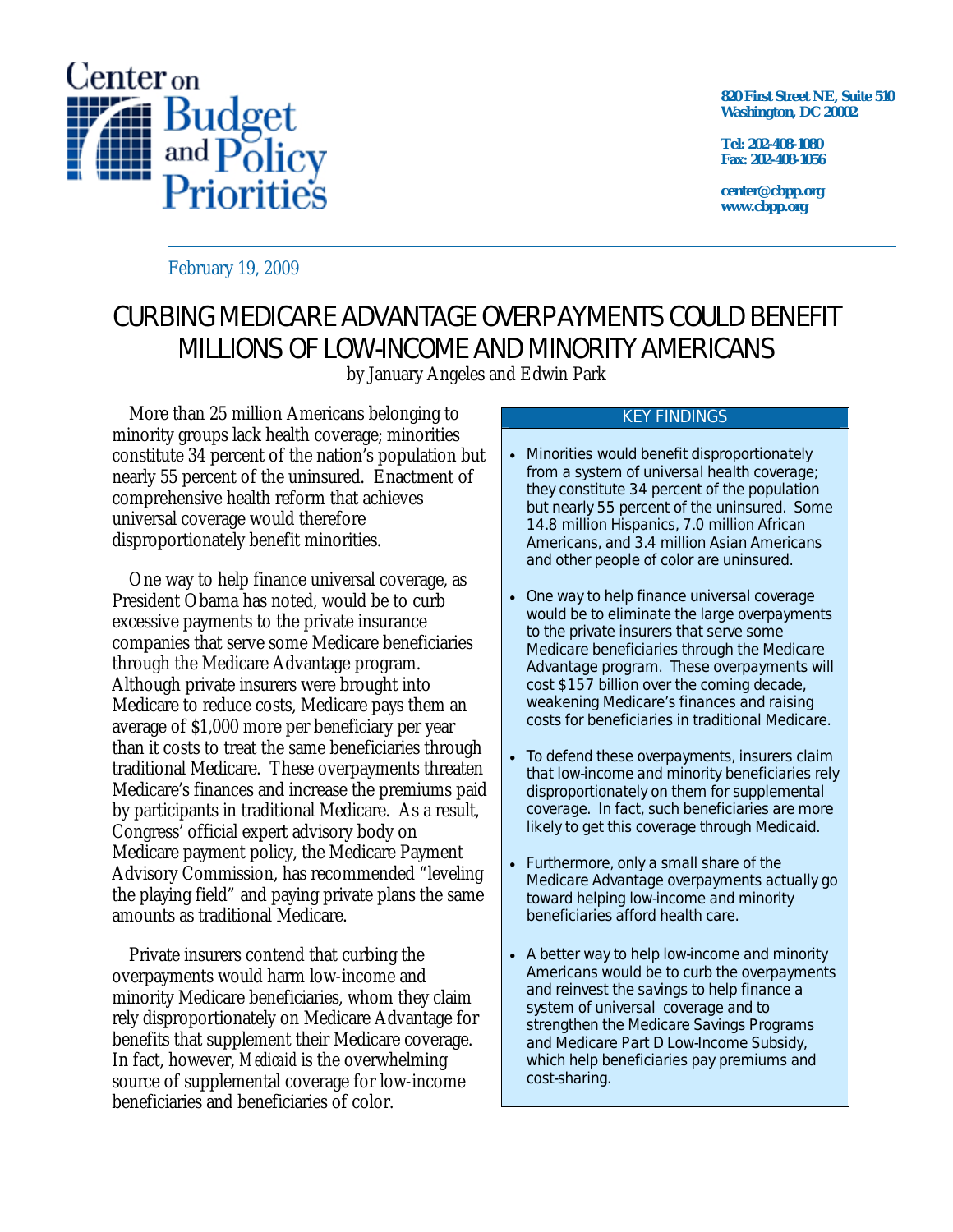Furthermore, overpayments to private plans represent a poorly targeted approach to making health care more affordable for these beneficiaries. Only a portion of the overpayments actually go to reducing beneficiaries' out-of-pocket costs and covering additional services, and only a small portion of these enhanced benefits accrue to low-income and minority beneficiaries.

 A better approach would be to eliminate the overpayments and use the savings in two ways that would directly assist low-income and minority individuals to a much greater degree. The first is to help finance comprehensive health reform legislation that achieves universal coverage. The second is to strengthen two programs that help low-income and minority Medicare beneficiaries with their out-of-pocket health care costs: the Medicare Savings Programs within Medicaid and the Low-Income Subsidy program within the Medicare prescription drug benefit.

# Minorities Much More Likely Than Whites to Be Uninsured

 Minorities constitute a disproportionate share of the 46 million Americans who are uninsured. According to the most recent Census data, nearly 55 percent of the uninsured were people of color in 2007, even though minorities account for only 34 percent of the overall population. Hispanics had the highest rate of uninsurance, with nearly one-third lacking coverage. One out of five African Americans and one out of six Asian Americans also lacked health insurance in 2007. In comparison, one in ten whites were uninsured.<sup>1</sup>

Moreover, minorities tend to be uninsured for longer periods of time because of disparities in income and employment. Many minorities work in small firms and service industries where health insurance is typically not offered as a benefit. In addition, those who are offered employer-based insurance often do not take up the coverage because their low wages render them unable to afford the premiums. As a result, minority Americans are much less likely to have health insurance through

their jobs, even after accounting for differences in employment rates.<sup>2</sup>

Enacting comprehensive health care reform that achieves universal coverage would represent a significant step towards improving access to health care for millions of minority Americans. It would benefit up to 14.8 million Hispanics, 7.0 million African Americans, and 3.4 million Asian Americans and other people of color who are now uninsured (see Table 1).

But universal coverage would be expensive and would likely require

# TABLE 1: SIGNIFICANTLY MORE MINORITIES WOULD BENEFIT FROM EXPANDING COVERAGE THAN ENHANCING MEDICARE ADVANTAGE BENEFITS

|                                        | <b>Minorities Who Are</b><br><b>Uninsured</b><br>(in millions)                                                                                                                                       | <b>Minorities in</b><br><b>Medicare</b><br>Advantage<br>(in millions) |
|----------------------------------------|------------------------------------------------------------------------------------------------------------------------------------------------------------------------------------------------------|-----------------------------------------------------------------------|
| African American                       | 7.0                                                                                                                                                                                                  | 0.8                                                                   |
| Hispanic                               | 14.8                                                                                                                                                                                                 | 1.1                                                                   |
| Asian / Other/<br><b>Multiple Race</b> | 3.4                                                                                                                                                                                                  | 0.3                                                                   |
|                                        | Source: Center on Budget and Policy Priorities analysis of data from<br>the 2008 Current Population Survey and Kaiser Family Foundation<br>analysis of the 2006 Medicare Current Beneficiary Survey. |                                                                       |

 $\overline{a}$ 1 Center on Budget and Policy Priorities analysis of data from the 2008 Current Population Survey.

<sup>2</sup> Cara James, Megan Thomas, Marsha Lillie-Blanton, and Rachel Garfield, "Key Facts: Race, Ethnicity and Medical Care," Henry J. Kaiser Family Foundation, January 2007.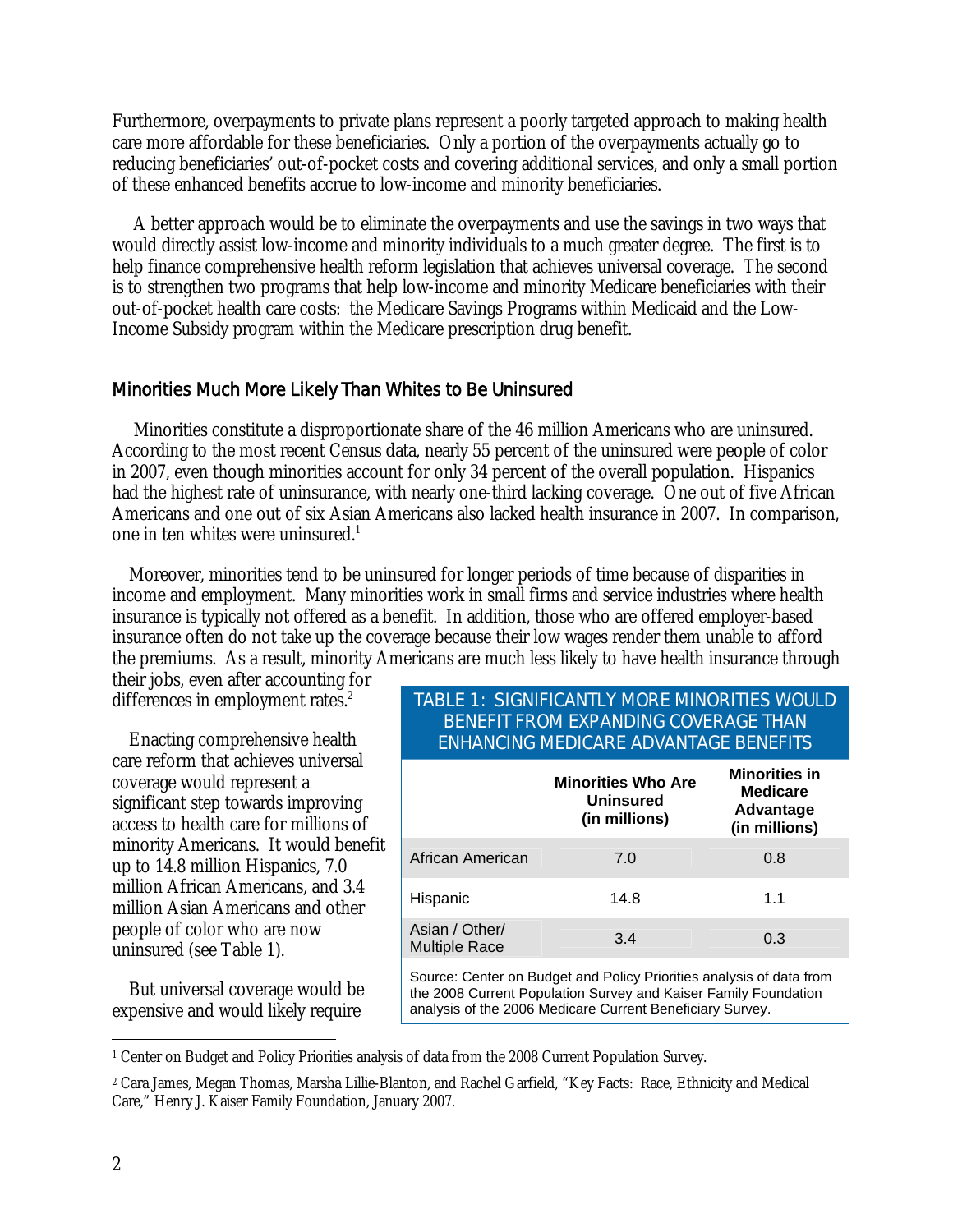offsetting spending cuts and/or tax increases. Ensuring that all Americans have health insurance thus requires that the federal government identify potential savings. This includes curbing the excessive payments that private insurers now receive through the Medicare Advantage program. President Obama and Senator Max Baucus, the Chairman of the Senate Finance Committee, both have cited these overpayments as one source of savings that could help finance health reform.

#### Medicare Advantage Overpayments Harm Beneficiaries and Increase Risk of Cutbacks

Under Medicare Advantage, Medicare beneficiaries have the option to receive their coverage through private health plans rather than the traditional Medicare fee-for-service programs. Private plans ostensibly were brought into Medicare to reduce costs, but evidence shows they have actually cost the program much more money. The Medicare Payment Advisory Commission (MedPAC), Congress' expert advisory body on Medicare payments, reports that overpayments to private insurance plans through Medicare Advantage are costing Medicare billions of dollars each year.

MedPAC recently estimated that in 2009, Medicare will pay the private plans *14 percent more per*  beneficiary than it would cost to cover these beneficiaries in traditional Medicare.<sup>3</sup> The overpayments average approximately \$1,000 for each beneficiary enrolled in a private plan, according to the Commonwealth Fund. Between 2004 and 2008, the overpayments totaled nearly *\$33 billion*. 4 The Congressional Budget Office estimates they will cost \$157 billion over the coming decade.<sup>5</sup>

These overpayments raise costs for taxpayers — and for beneficiaries in traditional Medicare. This is because beneficiaries' monthly premiums are tied to Medicare costs: when costs rise, so do premiums. Since the overpayments increase Medicare costs, they drive premiums higher than they otherwise would be. According to the chief actuary at the Centers for Medicare and Medicaid Services (CMS), the overpayments now raise premiums by about \$3 per month per person (or \$72 a year for a couple).<sup>6</sup>

Consequently, roughly 31 million seniors and people with disabilities enrolled in regular Medicare are forced to pay higher premiums each month to subsidize the cost of these excess payments, even though these beneficiaries receive no extra coverage in return.<sup>7</sup> This reduces the disposable income that tens of millions of seniors and people with disabilities — including large numbers of minority beneficiaries — have to live on.

<sup>-</sup>3 Scott Harrison and Carlos Zarabozo, "The Medicare Advantage Program," presentation for the Medicare Payment Advisory Commission (MedPAC), December 5, 2008.

<sup>4</sup> Brian Biles, Emily Adrion, and Stuart Guterman, "The Continuing Cost of Privatization: Extra Payments to Medicare Advantage Plans in 2008," The Commonwealth Fund, September 2008.

<sup>5 &</sup>quot;Budget Options, Volume I: Health Care," Congressional Budget Office, December 2008.

<sup>6</sup> See Fawn Johnson, "Stark, Camp Disagree Over Paths to Keep Medicare Solvent," *Congress Daily*, April 1, 2008 and "Cutting Managed Care Pay Would Prolong Medicare Trust Fund Solvency, Actuary Says," *BNA Health Care Policy Daily,*  April 2, 2008.

<sup>7</sup> Mark Miller, "Medicare Advantage Program and MedPAC Recommendations," Testimony before the Subcommittee on Health, House Ways and Means Committee, Medicare Payment Advisory Commission, March 21, 2007.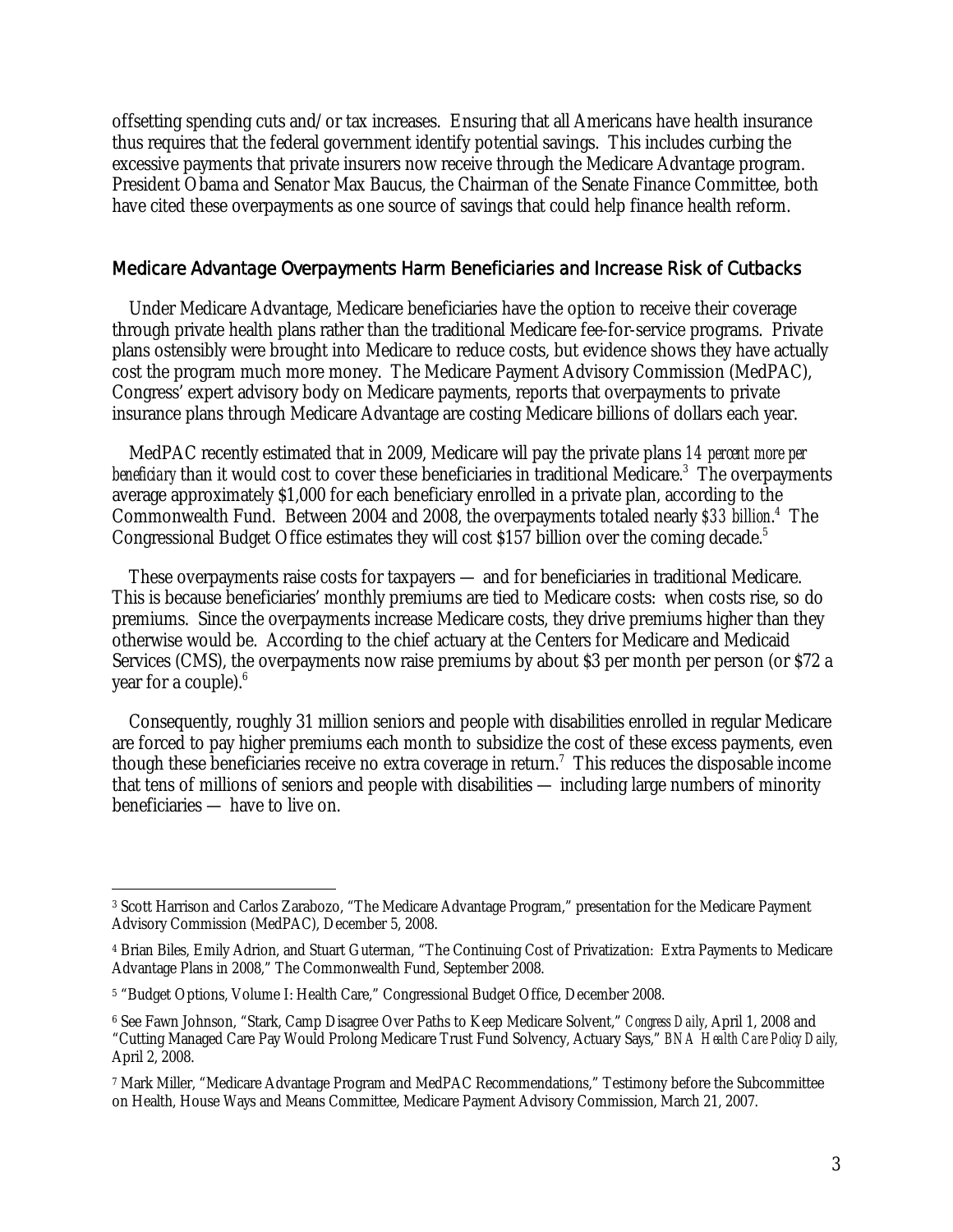By raising Medicare costs, the overpayments also "contribute to the worsening long-range financial sustainability of the Medicare program," as Glenn Hackbarth, MedPAC's chairman, has warned Congress.<sup>8</sup> The CMS chief actuary testified last year that the overpayments advance the date when the Medicare Hospital Insurance Trust Fund will become insolvent by 18 months.<sup>9</sup> As a result, restoring Medicare's solvency will require substantially larger benefit cuts and/or tax increases than would otherwise be needed. Those benefit cuts could be particularly harmful to low-income and minority beneficiaries.

For a number of years, MedPAC has called on Congress to rein in the excessive payments to private plans and has recommended several specific reforms. In 2008, Congress adopted one of these recommendations, phasing out double payments to Medicare Advantage for the costs of indirect medical education.<sup>10</sup> This, along with other provisions that would slow the rate of enrollment growth in private fee-for-service plans (the type of Medicare Advantage plan with some of the largest overpayments), will save an estimated \$12.5 billion over five years (2009-2013) and \$47.5 billion over ten years (2009-2018), according to the Congressional Budget Office.

However, Congress has yet to adopt the largest of MedPAC's proposed reforms, which would equalize payments between private plans and regular Medicare to create a "level playing field." CBO has estimated that doing so starting next year would save \$55 billion over five years (2010-2014) and \$157 billion over ten years (2010-2019).<sup>11</sup> Other provisions to address excessive Medicare payments to private plans could save billions of dollars more.<sup>12</sup>

#### Industry Claims That Curbing Overpayments Would Harm Minorities Are Overblown

Some private plans have responded that Medicare Advantage provides significant benefits to key underserved populations, and that curbing the overpayments would have adverse consequences for low-income and minority Medicare beneficiaries. For example, America's Health Insurance Plans (AHIP), the insurers' trade association, claims that these beneficiaries rely disproportionately on Medicare Advantage for "supplemental coverage" — that is, for help in paying Medicare premiums and cost-sharing and for some benefits not covered by traditional Medicare fee-for-service.

Such claims are heavily overstated. In general, low-income and minority individuals are not overrepresented in Medicare Advantage. Beneficiaries with incomes of less than \$10,000 constitute 17 percent of all Medicare beneficiaries and 16 percent of Medicare Advantage enrollees. African Americans represent 10 percent of all beneficiaries and 11 percent of Medicare Advantage enrollees,

 $\overline{a}$ 8 Glenn Hackbarth, "Report to the Congress: Medicare Payment Policy," testimony before the Subcommittee on Health, House Ways and Means Committee, March 11, 2008.

<sup>9</sup> See Fawn Johnson, *op cit.*

<sup>&</sup>lt;sup>10</sup> The double payments occurred because Medicare Advantage rates included medical education (IME) payments, even though Medicare was already making separate payments for indirect medical education to teaching hospitals treating Medicare enrollees, including those in Medicare Advantage. Most of the cost savings cited in this paragraph can be attributed to the IME provision. See Congressional Budget Office, "Cost Estimate for H.R. 6331, Medicare Improvements for Patients and Providers Act of 2008," July 23, 2008.

<sup>11 &</sup>quot;Budget Options, Volume I: Health Care," Congressional Budget Office, December 2008.

<sup>12</sup> See, for example, Edwin Park, "Informing the Debate About Medicare Advantage Overpayments" Center on Budget and Policy Priorities, May 13, 2008.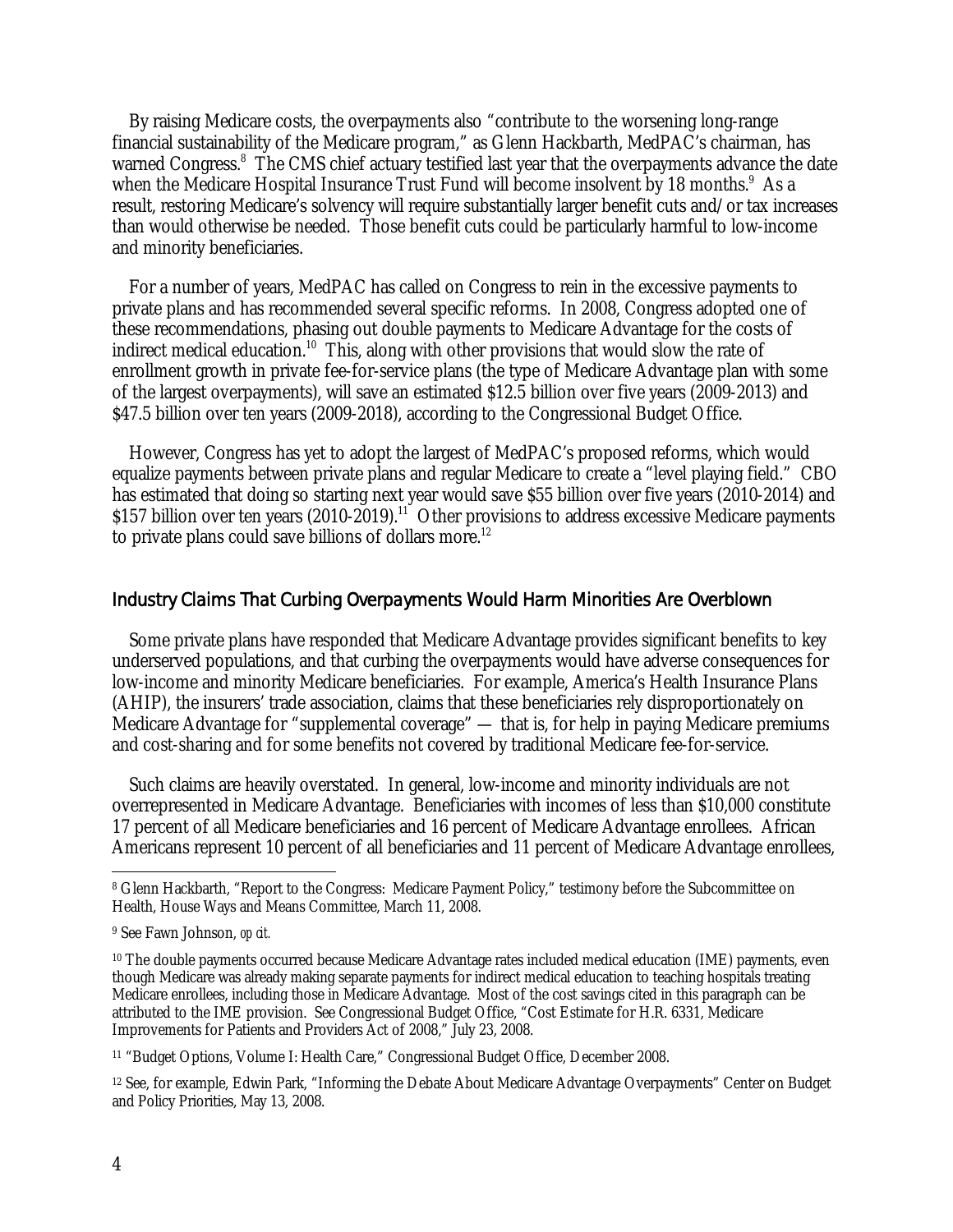while Asian Americans constitute 1 percent of beneficiaries and 1 percent of Medicare Advantage enrollees.<sup>13</sup>

Hispanics are more likely to enroll in Medicare Advantage; they make up 2 percent of all beneficiaries and 4 percent of plan enrollees. This, however, likely reflects the fact that residents of states like California and Florida, which have large Hispanic populations, have traditionally been more likely than residents of other states to obtain health coverage through managed care organizations, both in Medicare and in employer-based insurance.

# Medicaid, Not Medicare, Is Main Source of Groups' Supplemental Coverage

What AHIP's analysis actually shows is that lowincome and minority beneficiaries overwhelmingly rely on *Medicaid*, not Medicare Advantage, for supplemental coverage. According to AHIP's own analysis, 45 percent of Medicare beneficiaries with incomes below \$10,000 were enrolled in Medicaid in 2006. This is more than 2.5 times the proportion of beneficiaries who were enrolled in Medicare Advantage (17 percent).

Similarly, among minority groups:

> • 52 percent of Asian American Medicare beneficiaries received

More Than Half of Minority Medicare Beneficiaries Earning Less than \$10,000 Rely on Medicaid for Supplemental Coverage Employer-Based  $4%$ Medigap  $2%$ Other Public 1% Medicare Only Medicare Advantage 18% Medicaid 54% *Source: America's Health Insurance Plans' analysis of the 2006 Medicare Current Beneficiary Survey*

FIGURE 1

supplemental coverage through Medicaid, while just 14 percent were enrolled in Medicare Advantage;

- 26 percent of African American beneficiaries received supplemental coverage through Medicaid, while 20 percent were enrolled in Medicare Advantage;
- 37 percent of Hispanic beneficiaries received supplemental coverage through Medicaid, while 32 percent were enrolled in Medicare Advantage.

 $\overline{a}$ 13 See Tables 6B and 7B of "AHIP: Low Income and Minority Seniors Depend on Medicare Advantage," America's Health Insurance Plans, September 22, 2008.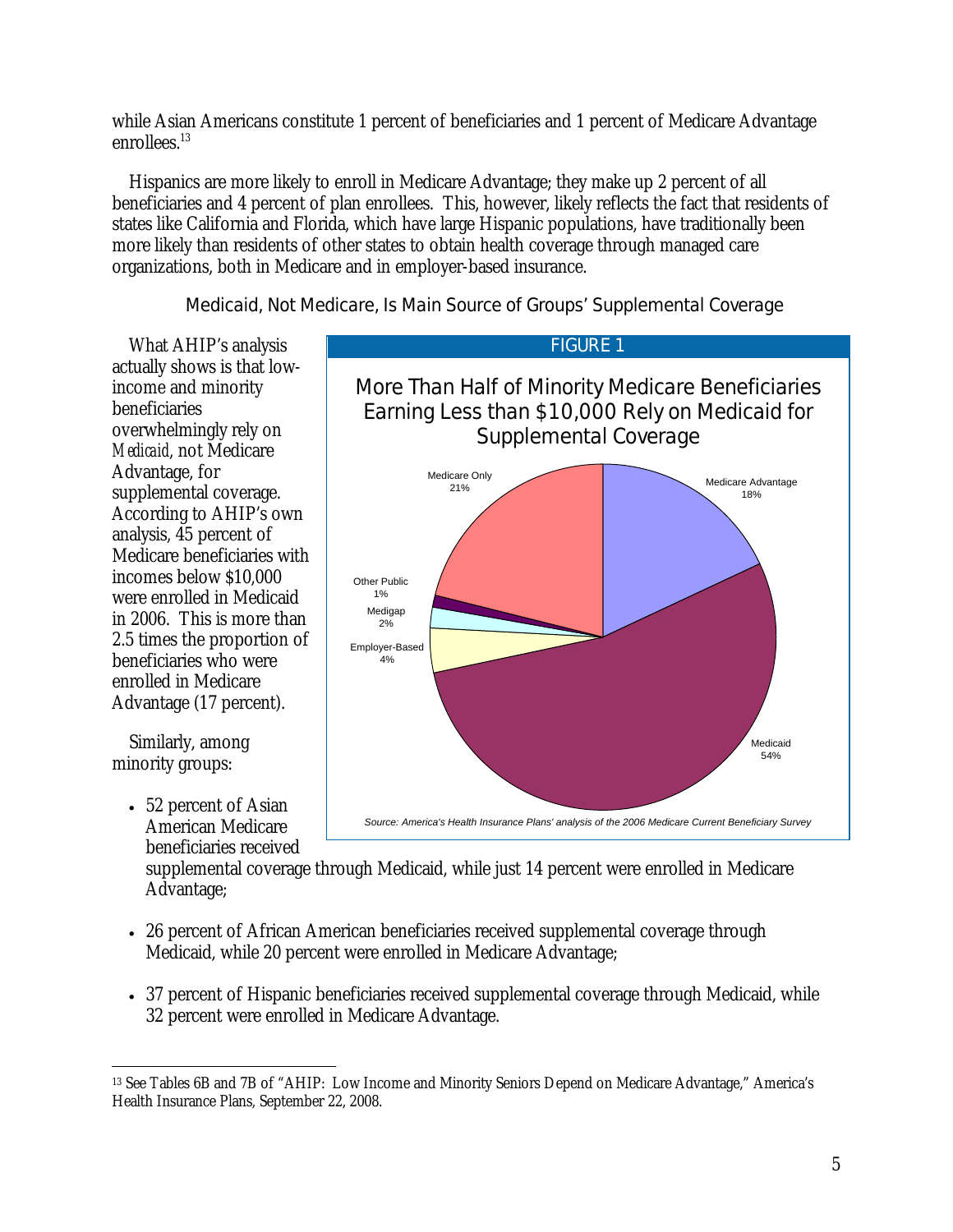Furthermore, the large majority of minority beneficiaries — 86 percent of Asian Americans, 80 percent of African Americans, and 68 percent of Hispanics — are enrolled in *traditional Medicare* rather than Medicare Advantage.<sup>14</sup>

#### Overpayments an Inefficient Way to Help Low-Income and Minority Beneficiaries

Medicare Advantage plans have also argued that they play a significant role in reducing beneficiaries' out-of-pocket costs because they use a portion of the overpayments they receive to reduce premiums and/or cost sharing and provide extra benefits. For two main reasons, however, the overpayments are an extremely costly and inefficient way to reduce out-of-pocket costs or increase benefits for low-income and minority beneficiaries.

First, a significant portion of the overpayments go to insurer profits and other non-medical costs rather than to additional benefits. For example, MedPAC has found that among private fee-forservice plans — the fastest-growing type of Medicare Advantage plan that is also not required to coordinate care — about *half* of the overpayments go to profits, marketing, and administrative costs.15 Moreover, a recent MedPAC analysis found that every \$1 in enhanced benefits delivered by Medicare Advantage plans costs Medicare an average of \$1.30; in private fee-for-service plans, every \$1 in enhanced benefits costs Medicare more than  $\S$ 3.<sup>16</sup> Thus, excess payments to private plans represent a highly inefficient way of delivering extra Medicare services.

Second, only a fraction of the additional benefits and lower premiums and cost-sharing that private plans provide actually go to low-income and minority beneficiaries, since these groups constitute just a fraction of total Medicare Advantage enrollment.<sup>17</sup> Fewer than one-fifth of Medicare Advantage enrollees are members of a minority group, and an even smaller segment (16 percent) have incomes below \$10,000. (Note: The median income for Medicare beneficiaries is very  $\text{low}$  — it was only \$15,000 in 2005.<sup>18</sup>) The remainder of the benefits goes to Medicare Advantage beneficiaries whose incomes are higher and who are not minority. As a result, these overpayments are a poorly targeted way to help make health care affordable for low-income and minority beneficiaries.

As MedPAC has stated, "if the justification for higher payments to [private] plans is that extra payments are being provided to low-income beneficiaries who choose such plans, there are less costly and more efficient ways to achieve this result."<sup>19</sup> Similarly, the Government Accountability

<sup>-</sup>14 See Table 5B of America's Health Insurance Plans, *op cit.* 

<sup>15</sup> Mark Miller, "The Medicare Advantage Program and MedPAC Recommendations," testimony before the House Budget Committee, Medicare Payment Advisory Commission, June 28, 2007 and Glenn Hackbarth, oral testimony before the Senate Finance Committee, April 11, 2007. See also Medicare Payment Advisory Commission, "Report to the Congress: Medicare Payment Policy," March 2008.

<sup>16</sup> Scott Harrison and Carlos Zarabozo, *op cit*.

<sup>17</sup> Glenn Hackbarth, "Report to the Congress: Medicare Payment Policy," testimony before the Subcommittee on Health, House Ways and Means Committee, March 11, 2008

<sup>18</sup> See Tricia Neuman, Juliette Cubanski, and Anthony Damico, "Revisiting 'Skin in the Game' Among Medicare Beneficiaries: An Updated Analysis of the Increasing Financial Burden of Health Care Spending from 1997 to 2005," Henry J. Kaiser Family Foundation, February 2009.

<sup>19</sup> Mark Miller, *op cit*, and Glenn Hackbarth, *op cit*.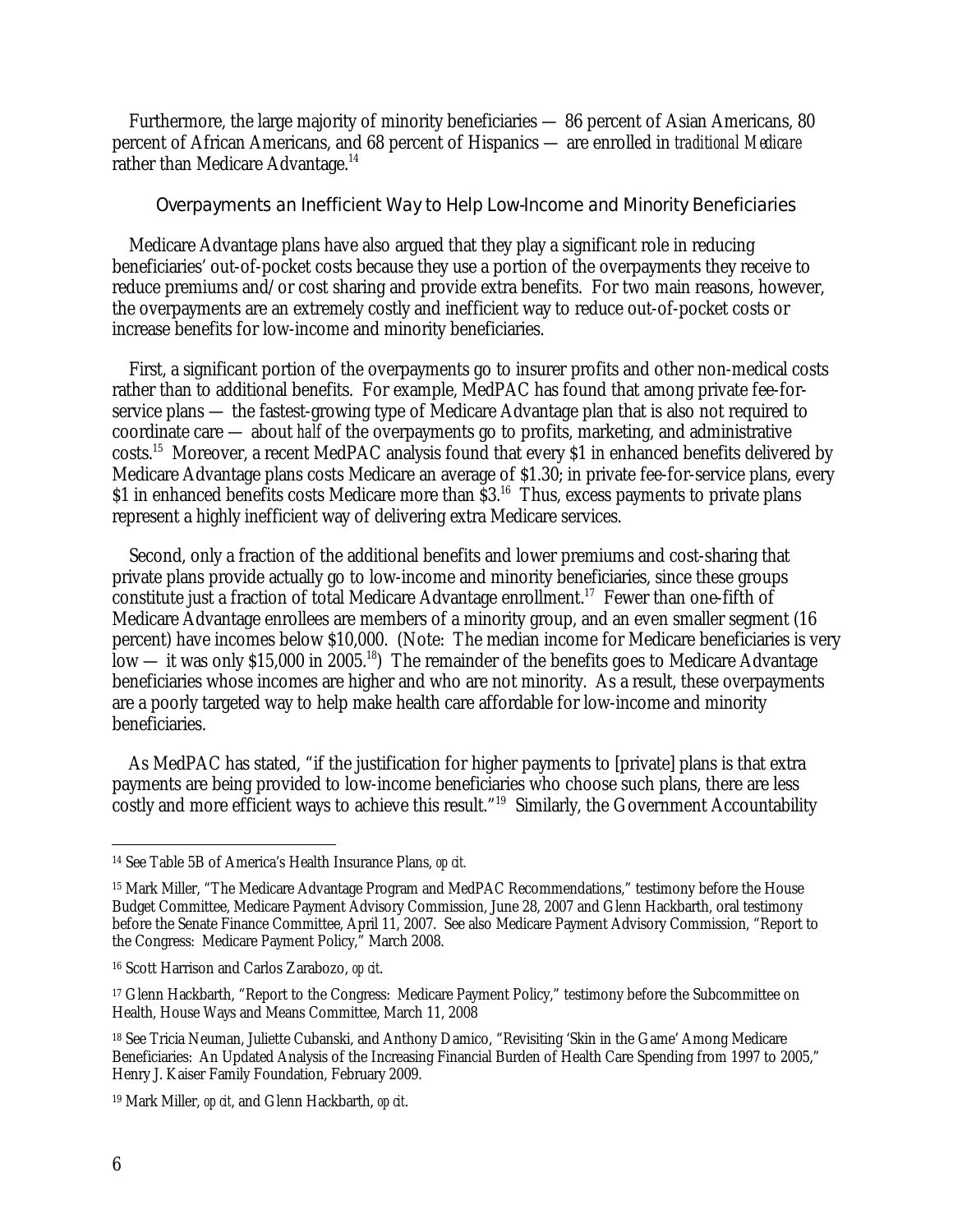Office (GAO) has concluded that "if the policy objective is to subsidize health care costs of lowincome Medicare beneficiaries, it may be more efficient to directly target subsidies to a defined lowincome population than to subsidize premiums and cost-sharing for all [Medicare Advantage] beneficiaries, including those who are well off."20

It also is important to note that low-income and minority beneficiaries in poorer health can wind up significantly *worse* off if they enroll in Medicare Advantage. This is because the private plans have the discretion to scale back specific benefits so long as the actuarial value of their overall benefit package is not less than the value of the package under traditional Medicare.<sup>21</sup> Some private insurers evidently use this flexibility to design their benefits packages to entice healthy Medicare beneficiaries, who are less costly to treat, while deterring sicker (and more costly) beneficiaries from enrolling.<sup>22</sup> For example, some plans impose substantially higher co-payments for days in the hospital or costly treatments like chemotherapy.

# Better, More Targeted Ways Exist to Make Health Care More Affordable

A better way to help low-income and minority individuals afford health care would be to eliminate the Medicare Advantage overpayments and use the savings to:

- help finance comprehensive health reform that achieves universal coverage; and
- enhance existing subsidy programs to help Medicare beneficiaries with their out-of-pocket medical costs. These programs include the Medicare Savings Programs within Medicaid, which help low-income enrollees pay Medicare premiums and other out-of-pocket costs, and the Low-Income Subsidy program within Medicare Part D, which helps cover the premiums and costsharing associated with Medicare prescription drugs.

As noted above, comprehensive health reform that achieves universal coverage would be particularly beneficial to low-income and minority individuals and families, since they are much more likely than other Americans to be uninsured.

In addition, both MedPAC and GAO have stated that strengthening existing subsidy programs for low-income Medicare beneficiaries would be a more targeted and effective way to help lowincome and minority beneficiaries than continuing the Medicare Advantage overpayments.<sup>23</sup> Legislation enacted in 2008 included some improvements in the Medicare Savings Programs and the Part D Low-Income Subsidy. A portion of the savings from curtailing the Medicare Advantage overpayments could now be used to further improve benefits and/or expand eligibility for these

<sup>-</sup>20 Government Accountability Office, *op cit*.

<sup>21</sup> See, for example, Brian Biles, Lauren Hersch Nicholas, and Stuart Guterman, "Medicare Beneficiary Out-of-Pocket Costs: Are Medicare Advantage Plans a Better Deal?" The Commonwealth Fund, May 2006.

<sup>22</sup> While Medicare generally prohibits Medicare Advantage plans from discriminating on the basis of health status, an analysis by the Commonwealth Fund found that that "compliance with this broad policy is not carefully defined and enforced by CMS." Biles *et al., op cit*.

<sup>&</sup>lt;sup>23</sup> Out-of-pocket health care spending poses a greater financial problem for Medicare beneficiaries who are poor or nearpoor than for those at higher income levels. Improving these subsidy programs would be more effective in helping lowincome beneficiaries with their health care costs. See Tricia Neuman, Juliette Cubanski, and Anthony Damico, *op cit.*